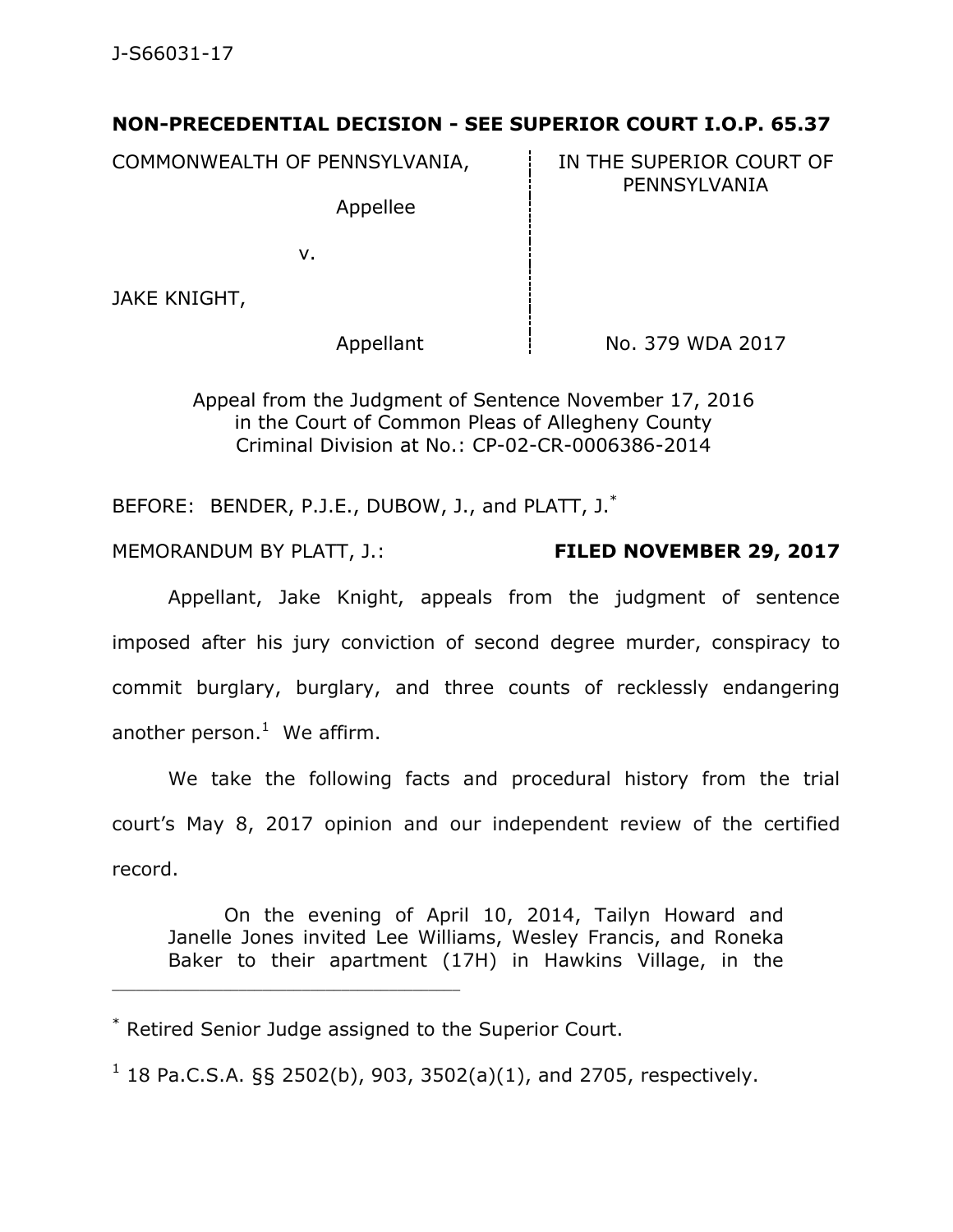Borough of Rankin, Allegheny County. (*See* N.T. Trial Volume I, August 23-24, 2016, at 48; N.T. Trial Volume II, August 25-26, 2016, at 354-55, 415-16, 433). Francis and Baker arrived together, but Baker left shortly thereafter to check on her children in another apartment in Hawkins Village. Once Williams arrived, he, Francis, Howard, and Jones sat in the living room with the front door open, awaiting Baker's return. (*See* N.T. Trial Volume II, at 356, 416-17, 434, 436-37).

At approximately 8:00 P.M., Appellant and another individual entered Building 17, each armed with a gun, and each wearing a half-mask and all-black clothing. They ran up the staircase to Apartment 17H, and stood in the entrance to the living room. (*See* N.T. Trial Volume I, at 47[-48]; N.T. Trial, Volume II, at 356, 358-59, 364, 417-19, 437-39). Appellant and his accomplice pointed their guns at the individuals in the living room, and Appellant commanded them to "lay down." (N.T. Trial Volume II, at 360, 419-20). Williams and Francis stood up and told the masked intruders to "get the [F] out," but Appellant and his accomplice remained in the apartment with their guns pointed at Francis, Williams, Jones, and Howard. (*Id.* at 361; *see id.* at 421).

Williams picked up the coffee table that was in the middle of the room, and threw it towards Appellant and his accomplice. At the same time, Williams, Francis, Howard, and Jones fled towards the rear of the apartment, and Appellant shot Williams in the chest. Francis and Howard ran into separate bedrooms, and Jones ran into the laundry room; they closed their respective doors and hid. Wounded by the gunshot, Williams managed to run into the bathroom and close the door. (*See* N.T. Trial Volume I, at 63, 320; N.T. Trial Volume II, at 362-63, 365-66, 398, 400-402, 421-22, 440).

Appellant and his accomplice immediately fled from Building 17 and ran to the rear of Building 35. Appellant resided in Apartment 35B with his mother, who was known in the neighborhood as Miss Roxie. (*See* N.T. Trial Volume I, at 48, 80; N.T. Trial Volume II, at 422-23, 441).

After Appellant and his accomplice fled, Williams, Francis, Howard, and Jones slowly emerged from their hiding spots. Williams was bleeding profusely, and collapsed as he made his way into the kitchen. Francis, Jones, and Howard attempted to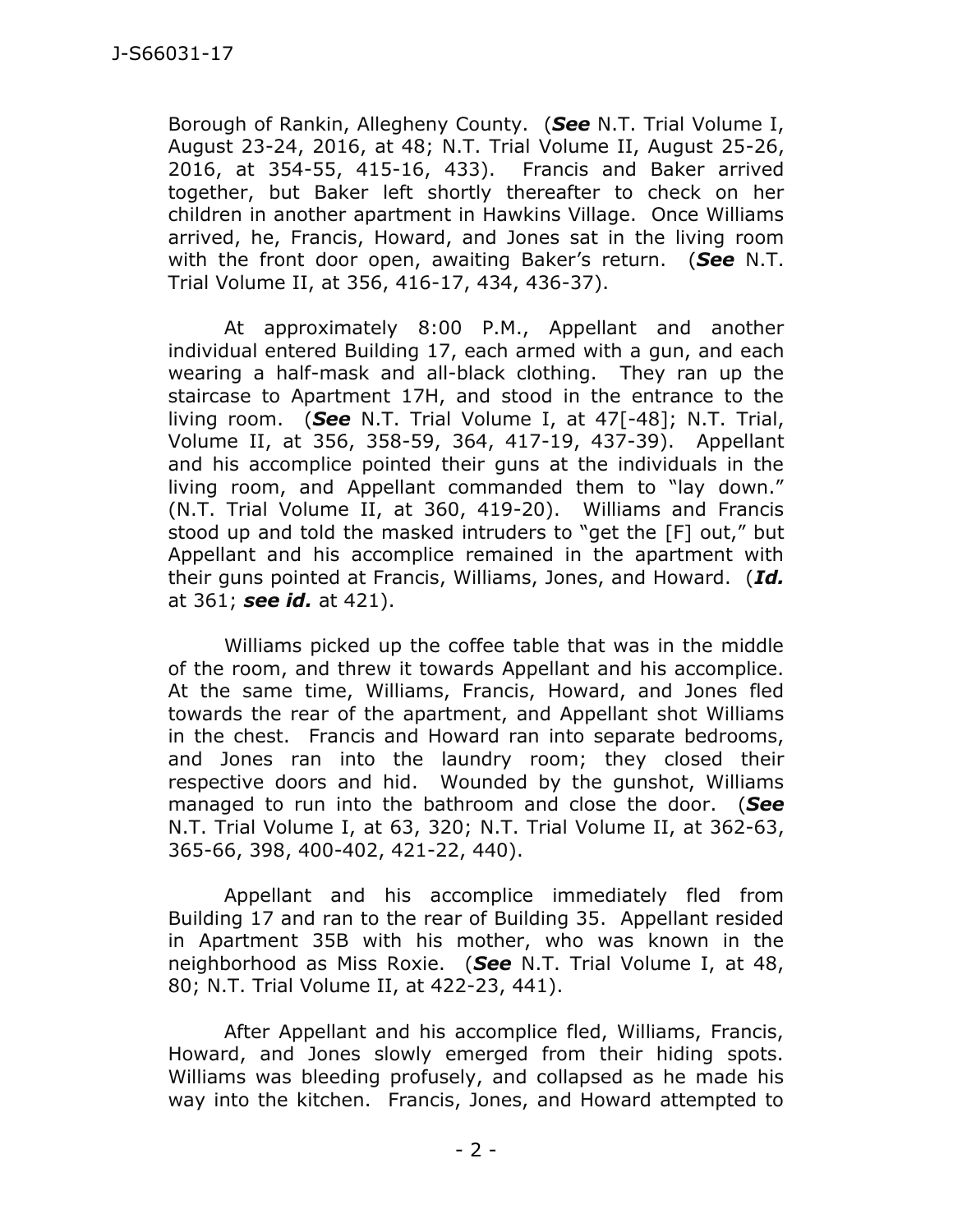stop the bleeding, but Williams continued to bleed profusely as he lay on the kitchen floor, choking on his own blood. (*See* N.T. Trial, Volume I, at 63; N.T. Trial Volume II, at 363, 366, 441). Francis called 911, and paramedics arrived shortly thereafter. [In the ambulance, Williams died from gunshot wounds to the chest. (*See* N.T. Volume II, at 367, 441)].

Police officers from the Allegheny Housing Authority and detectives from the Allegheny County Police Homicide Division responded to the scene and canvassed the area for the two masked gunmen. During their search, they recovered two firearms beneath the rear steps to Building 35, one Glock Model 31 .357 pistol and one Kel-Tec Model P-11 9mm Luger caliber pistol, each with a partially loaded magazine, and each with a cartridge in the chamber. (*See* N.T. Trial Volume I, at 48, 56, 80, 82, 85, 134-35). The firearms were not there when Chief Mike Vogel of the Allegheny County Housing Authority searched under the same steps earlier in the day while on routine patrol. (*See id.* at 93-95).

Officers interviewed Francis, Howard, and Jones. All three individuals identified Appellant as one of the masked gunmen. (*See id.* at 153-55; N.T. Trial Volume II, at 361, 367-68, 424, 445). This information was relayed to officers on scene. (*See*  N.T. Trial, Volume I, at 155). A search warrant for Appellant's apartment was secured and executed at approximately 11:45 P.M. Appellant answered the door after several minutes, and the officers entered the apartment to conduct the search. (*See id.* at 97-99, 104, 121, 128-29). Appellant stated that he had been sleeping when the officers knocked. Chief Vogel observed fresh condensation on the bathroom walls and water beads in the shower, as if someone had recently showered. (*See id.* at 99, 101). Several articles of black clothing were seized, including a black neoprene half-mask, which was submitted to the crime lab for testing. (*See id.* at 123-25, 128).

Appellant was detained and transported to homicide headquarters for an interview. (*See id.* at 155-56). A gunshot residue kit was performed on Appellant's hands, a DNA swab was obtained, and his clothes were collected for testing at the crime lab. (*See id.* at 156, 161). During Appellant's interview, he indicated that he had invited friends over to his apartment that evening, and that he was in his apartment until police arrived. Appellant again stated that he had taken a shower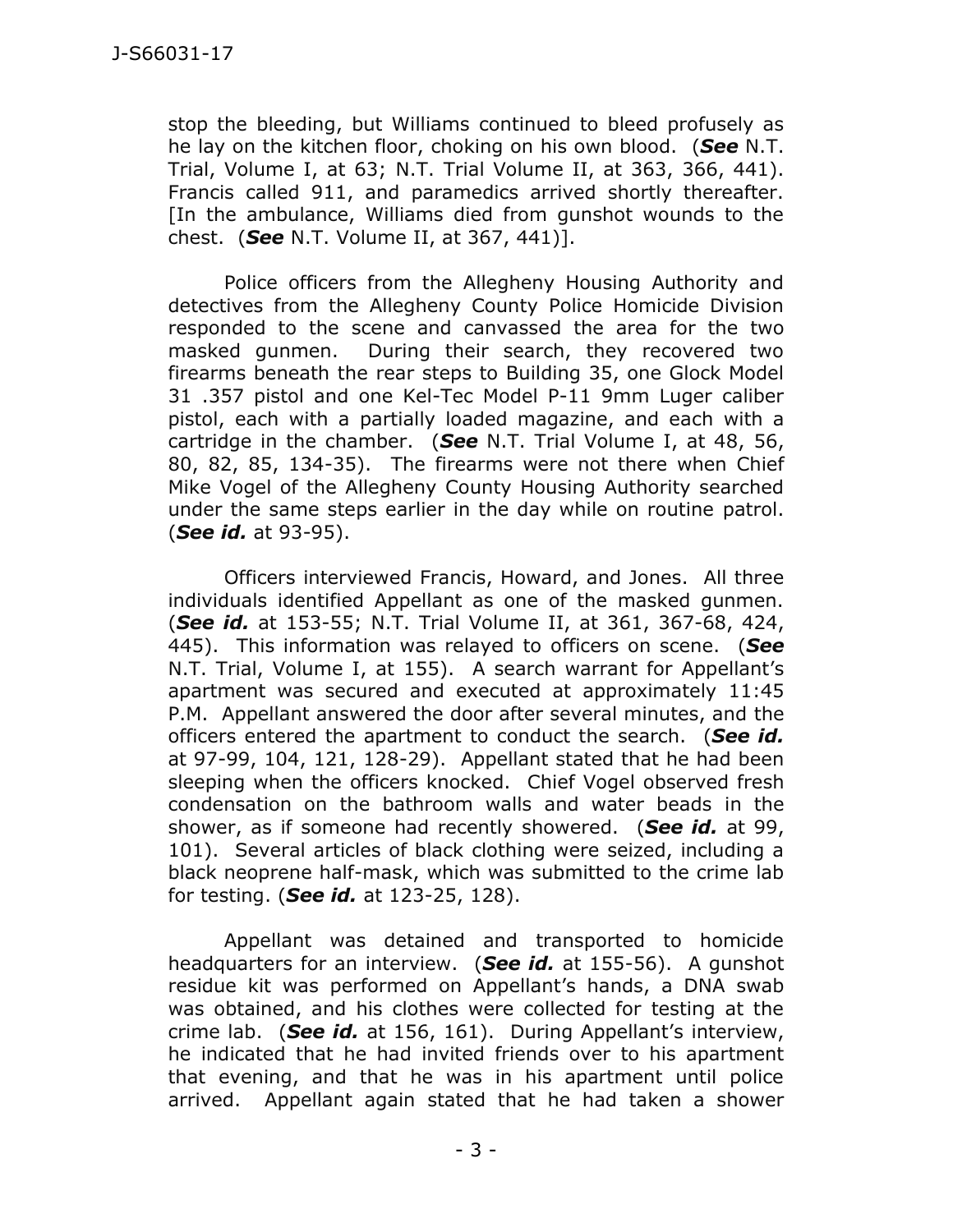earlier in the day, not that evening. When asked about the firearms that were found under the steps to Building 35, Appellant stated that they had nothing to do with him. (*See id.* at 158-60, 162-63).

A gunshot residue kit was performed on Appellant's hands and jeans. The crime lab was unable to determine whether the components on Appellant's hands were gunshot residue because they were only single components and not characteristic particles, but the crime lab was able to determine that Appellant's jeans were positive for gunshot residue. (*See id.* at 311).

One .357 SIG shell casing was recovered from the living room of Apartment 17H. It was submitted to the crime lab for testing, along with the recovered firearms and a deformed hollow point 9mm projectile recovered from Williams during autopsy. The crime lab was able to determine that the recovered shell casing was discharged from the .357 Glock, and the projectile, while too damaged to make a precise match, was of the same class as the test projectile fired from the Glock. (*See id.* at 65, 324, 327, 337). Following a national database search, the Glock was also matched to a shell casing recovered from an incident in Hawkins Village [ten days earlier,] on March 30, 2014. In that incident Appellant was identified as being involved in a shootout in Hawkins Village, and similarly removing a firearm from his person behind Building 35. (*See* N.T. Trial Volume II, at 347, 349, 369, 371).

(Trial Court Opinion, 5/08/17, at 6-11) (some record citation formatting provided; footnotes, some quotation marks, and some record citations omitted).

On August 26, 2016, the jury convicted Appellant of the abovementioned charges. The court sentenced him on November 17, 2016 to a term of life imprisonment on the second degree murder charge, plus an aggregate sentence of not less than one nor more than two years on the conspiracy and reckless endangerment charges, to be served concurrently.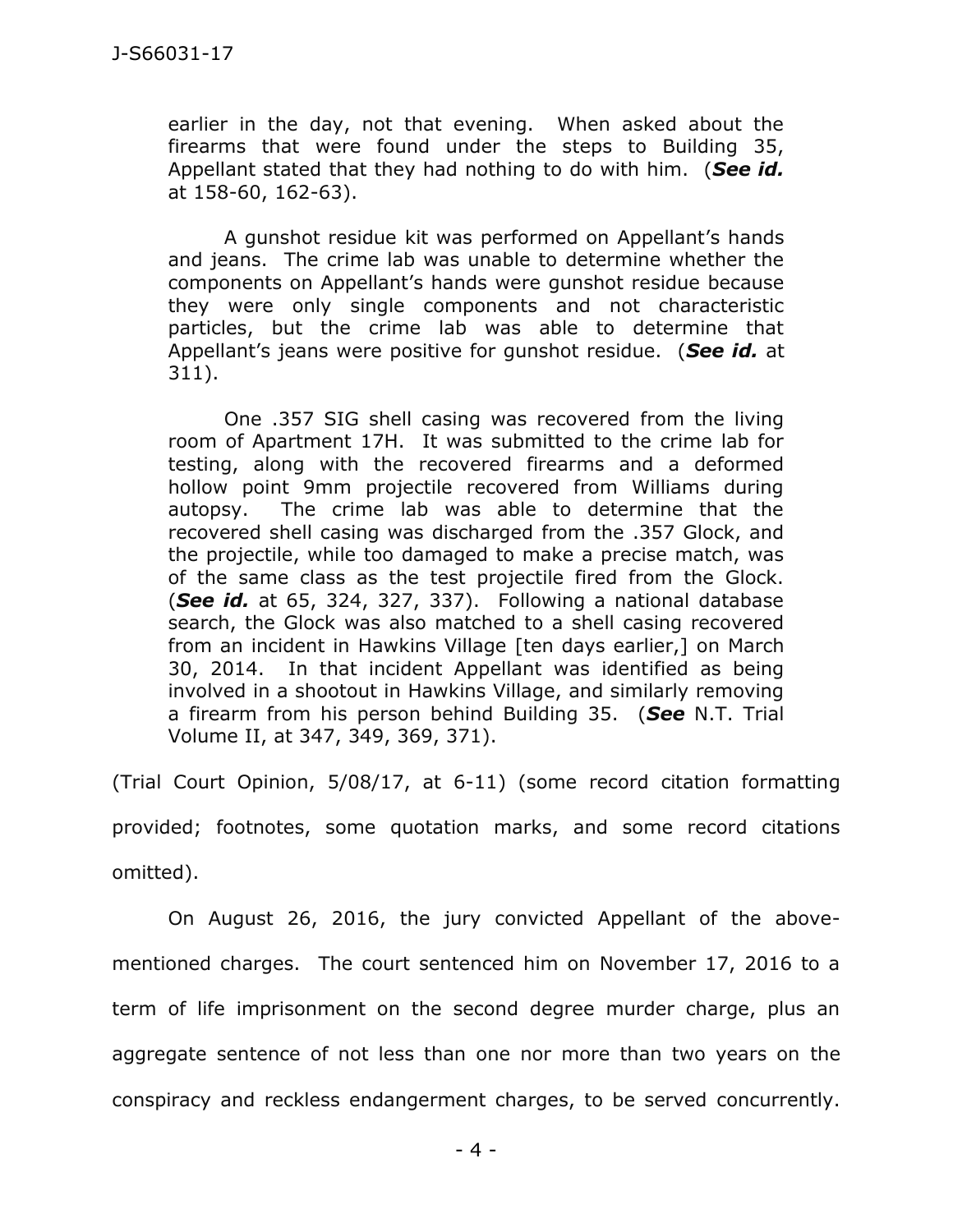No further penalty was assessed on the burglary conviction. Appellant filed

timely post-sentence motions that the trial court denied on February 15,

2017. Appellant timely appealed on March 6, 2017. $^2$ 

Appellant raises three questions for our review:

[I.] Did the [trial court] err in finding that [Appellant] has waived the issue of witness competency?

[II.] Did the [t]rial [c]ourt err in allowing the Commonwealth to present evidence of an alleged prior bad act, when [Appellant's] role in the alleged act was completely unknown, in violation of Pa.R.E. 404(b)?

[III.] Did the [t]rial [c]ourt err in denying [d]efense [c]ounsel the opportunity to examine the source code for the "TrueAllele" software used to perform DNA combination analysis?

(Appellant's Brief, at 3).

In his first issue, Appellant argues that the trial court erred in finding

Ms. Jones and Mr. Francis were competent to testify, and that he waived this

issue on appeal. (*See id.* at 12-21). We agree with the trial court that

Appellant's issue is waived.

It is well-settled that:

\_\_\_\_\_\_\_\_\_\_\_\_\_\_\_\_\_\_\_\_\_\_\_\_\_\_\_\_\_\_\_\_\_\_\_\_\_\_\_\_\_\_\_\_

The admission of evidence is committed to the sound discretion of the trial court, and a trial court's ruling regarding the admission of evidence will not be disturbed on appeal unless that ruling reflects manifest unreasonableness, or partiality, prejudice, bias, or ill-will, or such lack of support to be clearly erroneous.

<sup>&</sup>lt;sup>2</sup> Pursuant to the trial court's order, Appellant filed a timely statement of matters complained of, on March 28, 2017. The court filed an opinion on May 8, 2017. *See* Pa.R.A.P. 1925.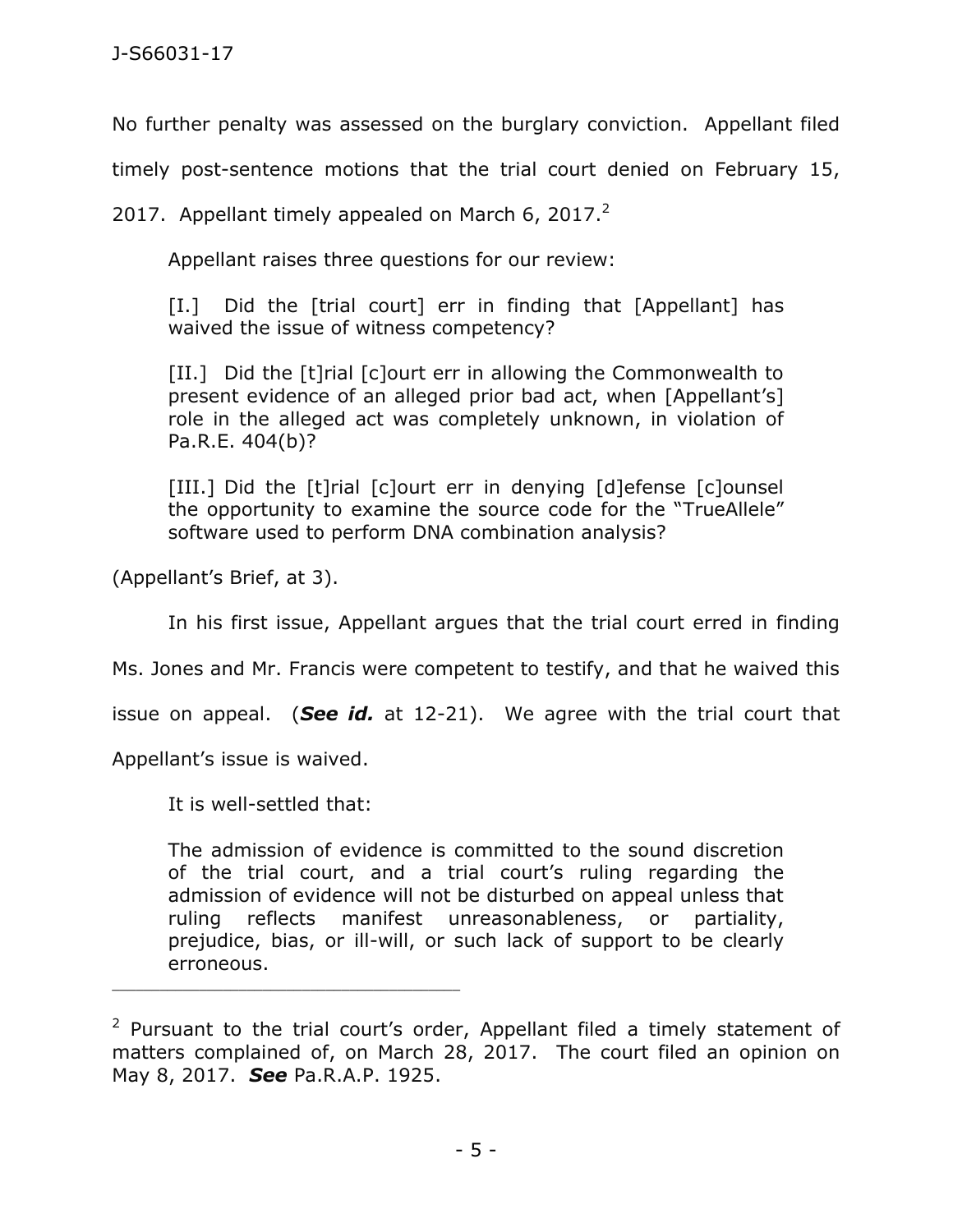*Commonwealth v. Akrie*, 159 A.3d 982, 986-87 (Pa. Super. 2017)

(citation omitted).

Further:

Consistent with . . . [Pa.R.E. 103\(a\),](https://1.next.westlaw.com/Link/Document/FullText?findType=L&pubNum=1015610&cite=PASTREVR103&originatingDoc=I3bb9e1a0276411e7815ea6969ee18a03&refType=LQ&originationContext=document&transitionType=DocumentItem&contextData=(sc.Keycite)) a motion in *limine* may preserve an objection for appeal without any need to renew the objection at trial, but only if the trial court clearly and definitively rules on the motion. **Once the trial court enters a definitive ruling on the record**, either prior to or during trial, "a party need not renew an objection or offer of proof to preserve a claim of error for appeal." Pa.R.E. 103(b).

*Commonwealth v. McGriff*, 160 A.3d 863, 866 (Pa. Super. 2017) (case citation and most quotation marks omitted; emphasis added).

Here, in his motion *in limine*, Appellant raised the issue of the competence of Ms. Jones and Mr. Francis to testify. (*See* Appellant's Motion *in Limine*, 5/13/15, at 3-8). However, the docket and the record are devoid of any ruling on the motion, and the record citation Appellant provides, Docket Entry 10, does not contain any order or finding by the court on this issue. (*See* Trial Court Docket Number CP-02-CR-0006386-2014, at 8-12). Therefore, because the certified record does not reflect any definitive pretrial ruling on Appellant's motion, Appellant was required to renew his competency objection at trial to preserve the issue for appeal. *See McGriff*, *supra* at 866.

If a party is in doubt as to the competency of a witness, he should examine him in that regard, and the court should make a determination thereon preliminarily when the witness is produced. So, ordinarily, the competency of a [witness] is to be determined at the time he is offered as a witness. . . . [C]ross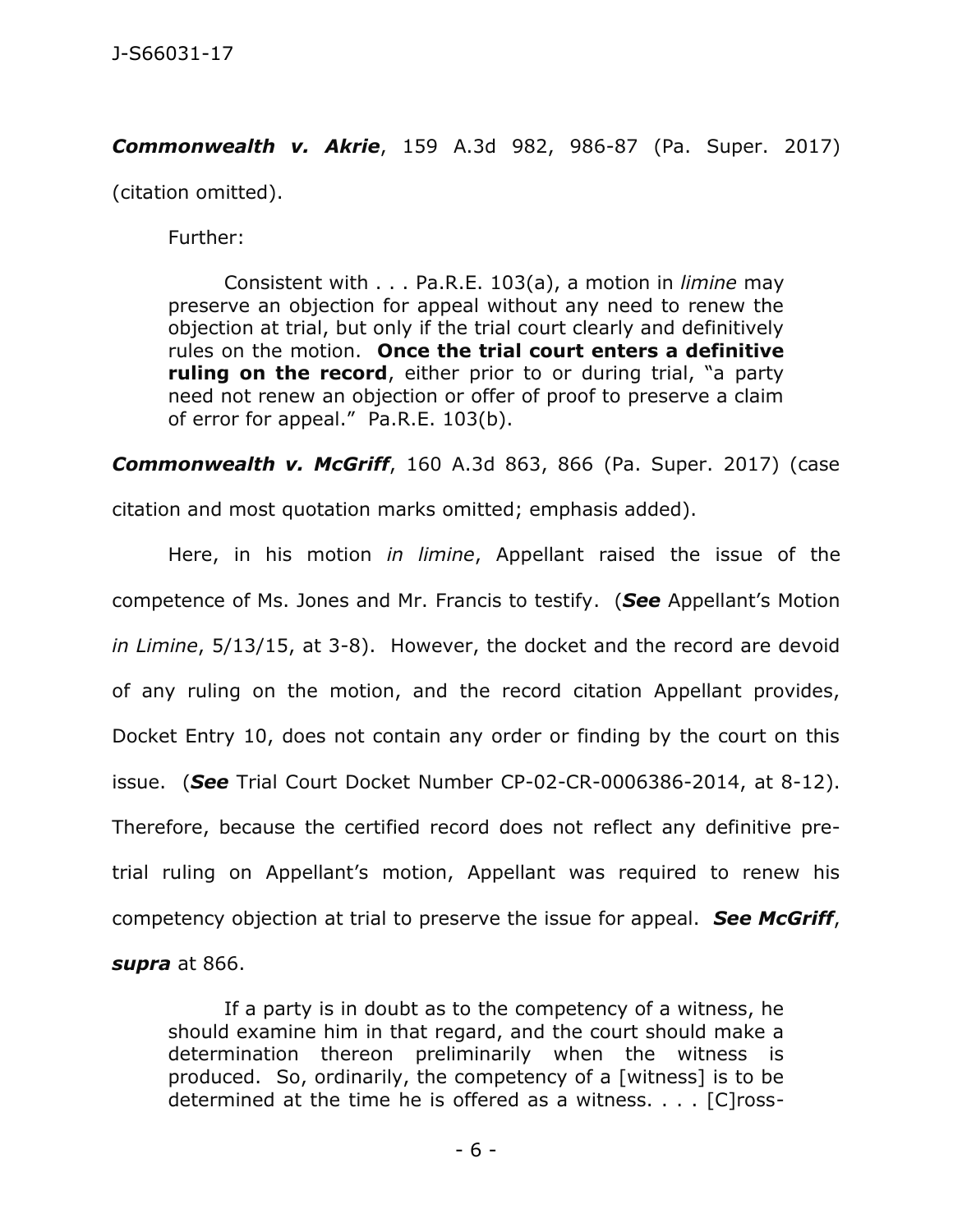examination, coupled with the failure to object at any time during the trial, constitutes a waiver of objection as to the competency of [a] witness. . . .

## *Commonwealth v. McKinley*, 123 A.2d 735, 737 (Pa. Super. 1956)

(citations and quotation marks omitted).

Here, Appellant failed to raise any objection to the competency of Ms.

Jones and Mr. Francis when they were offered as witnesses at trial. (*See*

N.T. Trial Volume II, at 353, 432). He also cross-examined them both fully.

(*See id.* at 373-408, 412, 446-459). Therefore, we agree that Appellant's

issue is waived.<sup>3</sup> *See McKinley*, *supra* at 737.

\_\_\_\_\_\_\_\_\_\_\_\_\_\_\_\_\_\_\_\_\_\_\_\_\_\_\_\_\_\_\_\_\_\_\_\_\_\_\_\_\_\_\_\_

 $3$  Moreover, we note briefly that the issue would not merit relief. "The rule is well-established in Pennsylvania that the party seeking to challenge the competence of a witness has the burden of proving that the witness is not competent." *Commonwealth v. Stoner*, 425 A.2d 1145, 1150 (Pa. Super. 1981) (citation omitted). Appellant has not met his burden. He argues that Ms. Jones and Mr. Francis were incompetent to testify because their identification of who committed the shooting was speculative and unreliable where they did not actually witness the firing occur. (*See* Appellant's Brief, at 13-18). First, this claim goes to the weight to be afforded the identification testimony, not its admissibility, and it was within the province of the jury to weigh the evidence. *See Commonwealth v. Orr*, 38 A.3d 868, 874 (Pa. Super. 2011) (*en banc*), *appeal denied*, 54 A.3d 348 (Pa. 2012) ("[A]ny indefiniteness and uncertainty in [] identification testimony goes to its weight.") (citation omitted); *see also Commonwealth v. Sanchez*, 36 A.3d 24, 26-27 (Pa. 2011), *cert. denied*, 568 U.S. 833 (2012) ("The finder of fact—here, the jury—exclusively weighs the evidence, assesses the credibility of witnesses, and may choose to believe all, part, or none of the evidence.") (citation omitted). Additionally, the trial court instructed the jury on both witness credibility and identification testimony, which the panel is presumed to have followed. (*See* N.T. Trial Volume II, at 549-54); *see also Commonwealth v. Chmiel*, 30 A.3d 1111, 1147 (Pa. 2011) ("The jury is presumed to have followed the court's instructions.") (citation omitted). Therefore, the trial court did not abuse its discretion in *(Footnote Continued Next Page)*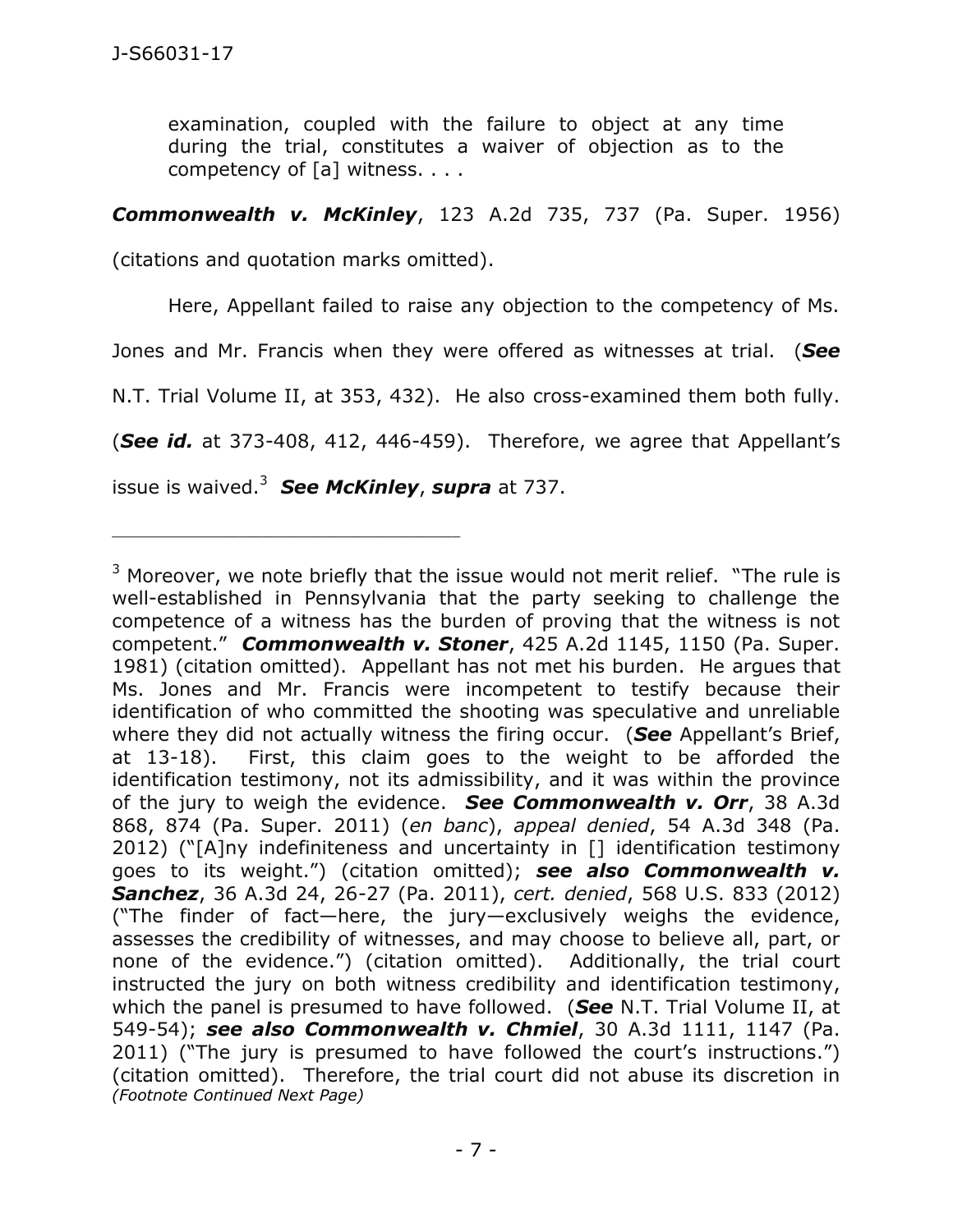In his second issue, Appellant maintains that "the trial court erred in allowing the Commonwealth to present evidence of an alleged prior bad act, when [Appellant's] role in the alleged act was completely unknown in violation of Pa.R.E. 404(b)." (Appellant's Brief, at 18) (unnecessary capitalization and emphasis omitted). He argues that "the suggestion that [he] was involved in a prior shooting provides a basis for the jury to engage in baseless speculation about [his] character." (*Id.* at 21). This issue lacks merit.

As stated previously, the admission of evidence is in the sound discretion of the trial court. *See Akrie*, *supra* at 986-87.

In determining whether evidence should be admitted, the trial court must weigh the relevant and probative value of the evidence against the prejudicial impact of the evidence. Evidence is relevant if it logically tends to establish a material fact in the case or tends to support a reasonable inference regarding a material fact. Although a court may find that evidence is relevant, the court may nevertheless conclude that such evidence is inadmissible on account of its prejudicial impact.

*Commonwealth v. Rashid*, 160 A.3d 838, 842 (Pa. Super. 2017), *appeal* 

*denied*, 2017 WL 3393565 (Pa. filed Aug. 8, 2017) (citation omitted).

Pursuant to Pennsylvania Rule of Evidence 404(b)(1): "Evidence of a

crime, wrong, or other act is not admissible to prove a person's character in

*(Footnote Continued)* \_\_\_\_\_\_\_\_\_\_\_\_\_\_\_\_\_\_\_\_\_\_\_

allowing the testimony, and, even if not waived, Appellant's first issue would lack merit. *See Akrie*, *supra* at 986-87.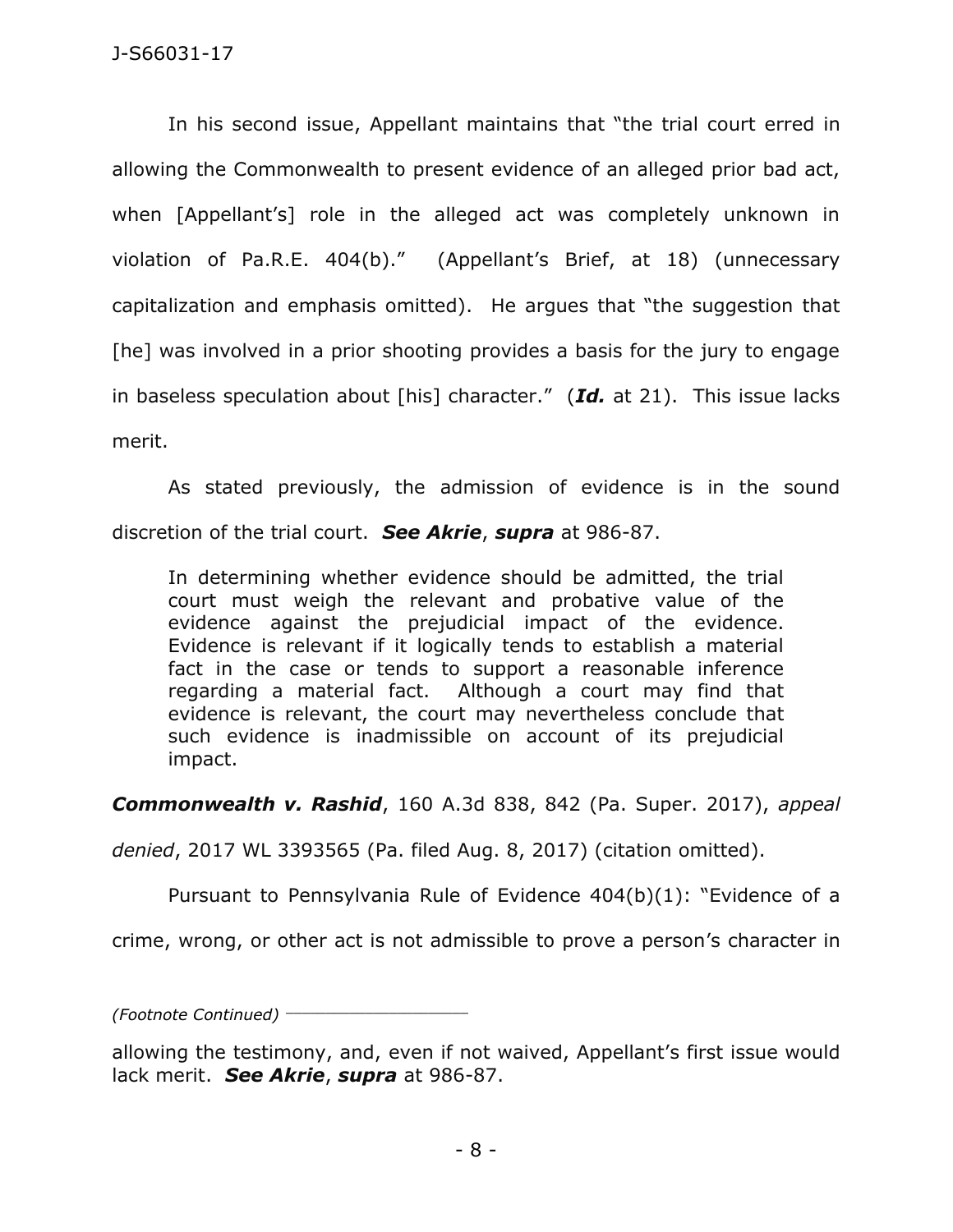order to show that on a particular occasion the person acted in accordance with the character." Pa.R.E. 404(b)(1).

However, evidence of prior bad acts is admissible for other purposes, including proof of an actor's plan or proof of his identity, where the probative value of the evidence outweighs its potential for prejudice. Pa.R.E.  $404(b)(2)[,]$  (3)....

\* \* \*

. . . [Rule] 404(b) is not limited to evidence of crimes that have been proven beyond a reasonable doubt in court. It encompasses both prior **crimes** and prior **wrongs and acts***,* the latter of which, by their nature, often lack definitive proof. . . .

*Commonwealth v. Lockcuff*, 813 A.2d 857, 860-61 (Pa. Super. 2002), *appeal denied*, 825 A.2d 638 (Pa. 2003) (citing Pa.R.E. 404(b)(2)) (quotation marks, case citation, and footnote omitted; emphasis in original). "Where evidence of a defendant's prior bad acts is admitted, the defendant is entitled to a jury instruction that the evidence is admissible only for a limited purpose." *Commonwealth v. Solano*, 129 A.3d 1156, 1178 (Pa. 2015) (citation omitted).

Here, the Commonwealth introduced evidence of a March 30, 2014 shootout that involved the same firearm that was used to kill the victim, Lee Williams, in this case. The March incident occurred only ten days prior to the Williams shooting, and also happened at Hawkins Village. Wesley Francis identified Appellant as being present during the March incident, and stated that Appellant fled to the rear of Building 35, where he dumped a firearm and removed his mask. (*See* N.T. Trial Volume II, at 347, 370-71).

- 9 -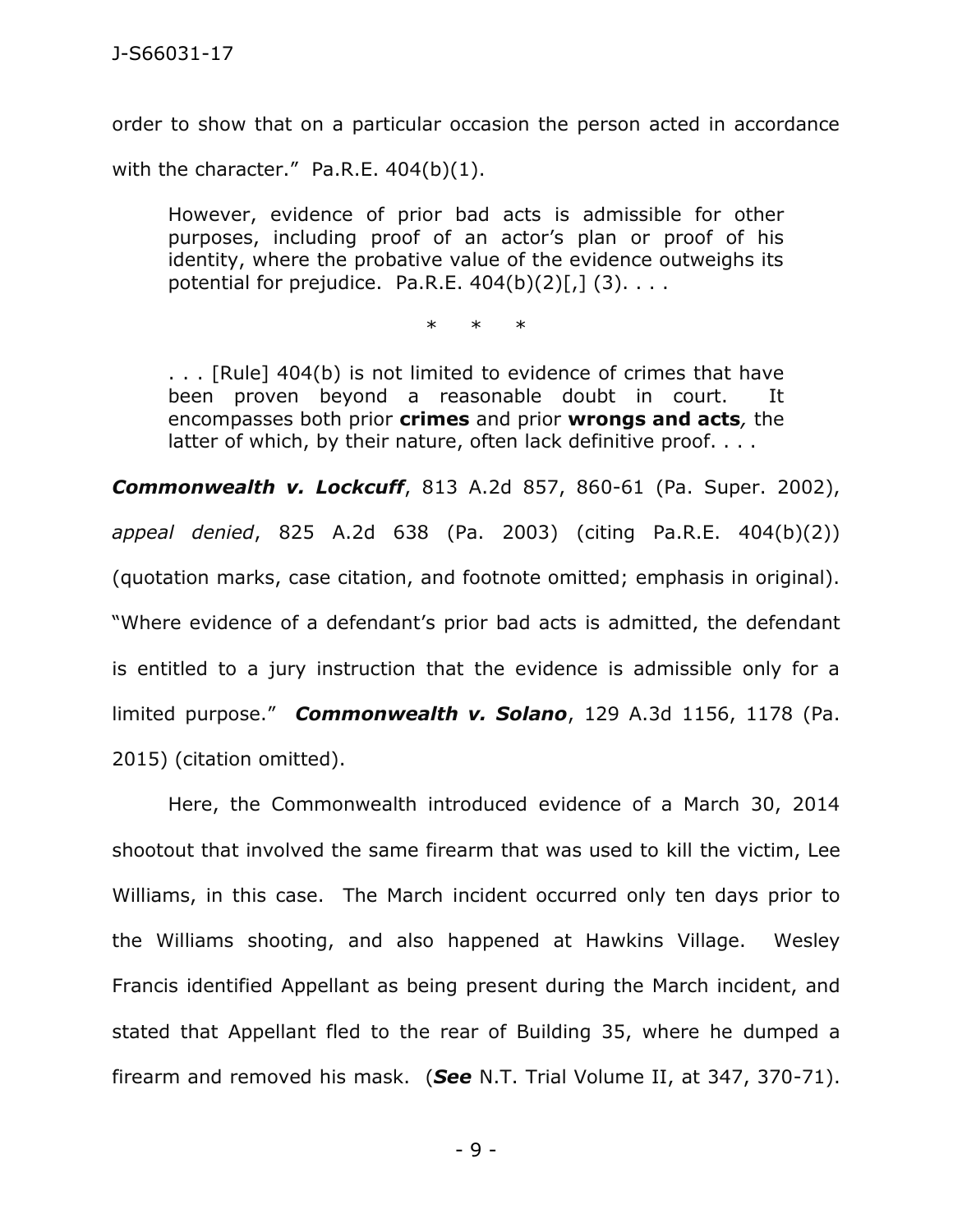After the Commonwealth presented this evidence, the trial court instructed the jury on its limited use for the purpose of identity only. (*See id.* at 554).

Based on the foregoing, we conclude the evidence of a prior bad act properly was used where it was relevant for the limited purpose of establishing Appellant's identity. *See Lockcuff*, *supra* at 860-61. After the evidence's introduction, the trial court appropriately issued the jury an instruction on its limited use, thus reducing the possibility that they would "engage in baseless speculation about [Appellant's] character." (Appellant's Brief, at 21); *see Solano*, *supra* at 1178; *see also Chmiel*, *supra* at 1147. Therefore, the trial court properly exercised its discretion in allowing the introduction of the prior bad act evidence. *See Rashid*, *supra* at 842. Appellant's second issue lacks merit.

In his third claim, Appellant maintains that "the trial court erred in denying defense counsel the opportunity to examine the source code for the TrueAllele software used to perform DNA combination analysis." (Appellant's Brief, at 21) (unnecessary capitalization, quotation marks, and emphasis omitted). This issue lacks merit.

The standard of review applicable to denial of a discovery motion is whether the trial court abused its discretion. Under [Pa.R.Crim.P. Rule 573\(B\)\(2\)\(a\),](https://1.next.westlaw.com/Link/Document/FullText?findType=L&pubNum=1000262&cite=PASTRCRPR573&originatingDoc=Ic2c576f532e911d986b0aa9c82c164c0&refType=LQ&originationContext=document&transitionType=DocumentItem&contextData=(sc.Search)) upon a defendant's motion for pretrial discovery, the trial court "may order the Commonwealth to allow the defendant's attorney to inspect and copy or photograph" certain requested items (enumerated in the Rule) "upon a showing that they are material to the preparation of the defense, and that the request is reasonable." Within the enumerated list of items a defendant may request is "any other evidence specifically identified by the defendant, provided the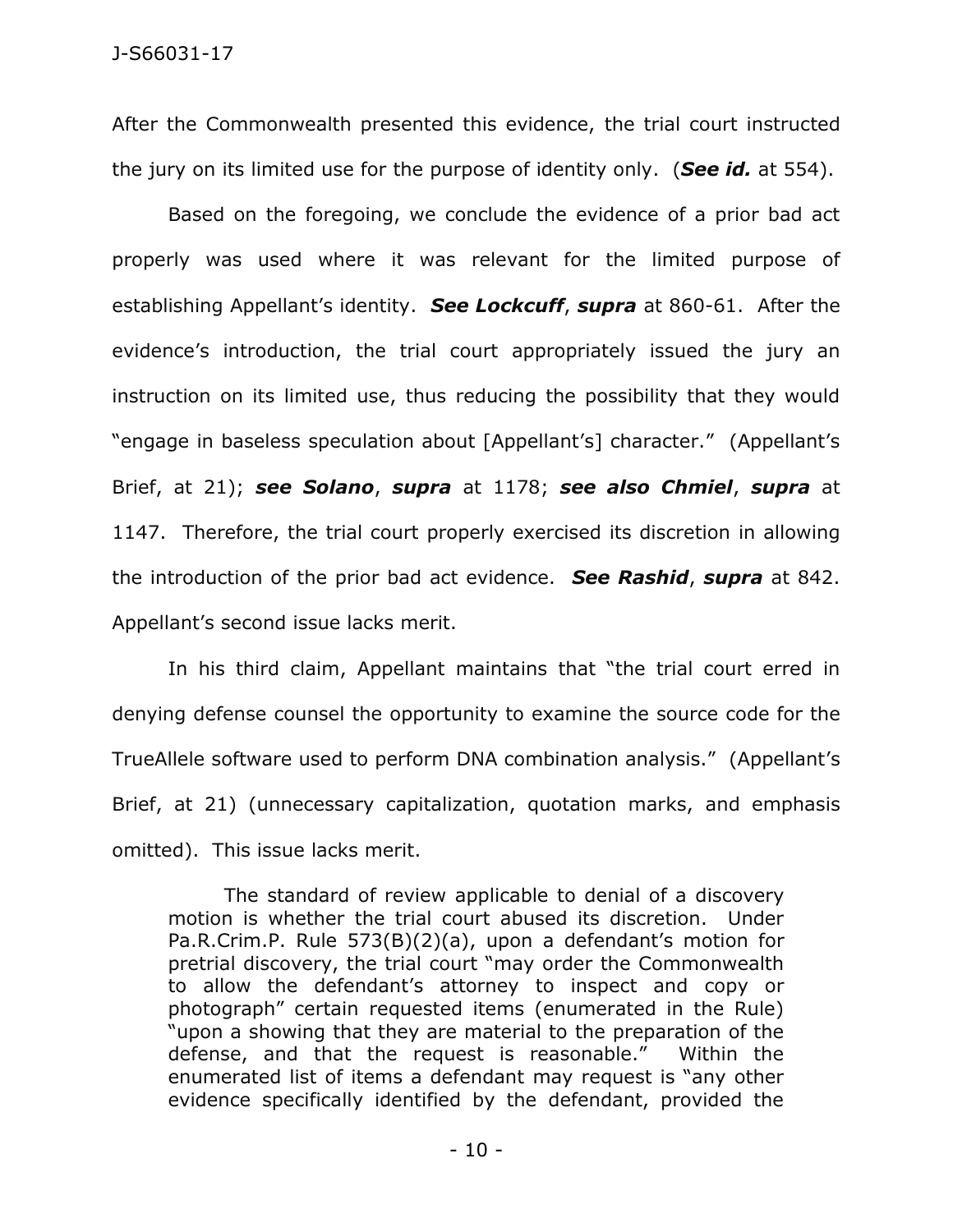defendant can additionally establish that its disclosure would be in the interests of justice." [Pa.R.Crim.P. 573\(B\)\(2\)\(a\)\(iv\).](https://1.next.westlaw.com/Link/Document/FullText?findType=L&pubNum=1000262&cite=PASTRCRPR573&originatingDoc=Ic2c576f532e911d986b0aa9c82c164c0&refType=LQ&originationContext=document&transitionType=DocumentItem&contextData=(sc.Search))

*Commonwealth v. Snell*, 811 A.2d 581, 591 (Pa. Super. 2002), *appeal* 

*denied*, 820 A.2d 162 (Pa. 2003) (case citation omitted).

In this case, the trial court explains:

Here, Appellant sought to compel discovery of the source code for Dr. Mark Perlin's TrueAllele software program. This request was denied by the [the trial court]. Several courts of concurrent jurisdiction have addressed the discoverability of TrueAllele's source code. Here, [the court] relied on the reasoning of the Honorable Jill E. Rangos in one such case, and[, pursuant to Appellant's motion,] incorporated that decision and record in denying Appellant's request herein. (*See* Orders, 3/28/16; Order, 4/11/16; Appellant's Motion to Incorporate Proceedings into the Record, 2/18/16). In her memorandum opinion, Judge Rangos relied on *Commonwealth v. Foley*, 38 A.3d 882 (Pa. Super. 2012), *appeal denied*, 60 A.3d 535 (Pa. 2013), and held that TrueAllele was not novel science, the reliability of TrueAllele could be determined without the source code, and "the source code [was] not material to defendant's ability to pursue a defense." *Commonwealth v. Robinson*, Docket No. CC 201307777, Memorandum Order, 2/04/16, at 2.

[The trial court] found that the source code itself was not material to the credibility of Dr. Perlin and the reliability of TrueAllele, and that those were matters properly addressed by cross-examination.[a] . . . *See Foley*, *supra* at 889-90 (release of TrueAllele's source code is unnecessary to test its reliability, TrueAllele has been tested and validated without release of the source code, and there is no legitimate dispute over Dr. Perlin's methodology).

[a] At trial, Dr. Perlin explained the methodology of TrueAllele, and was subjected to extensive and thorough cross-examination on the reliability and testability of TrueAllele. (*See* N.T. Trial Volume I, at 265-89).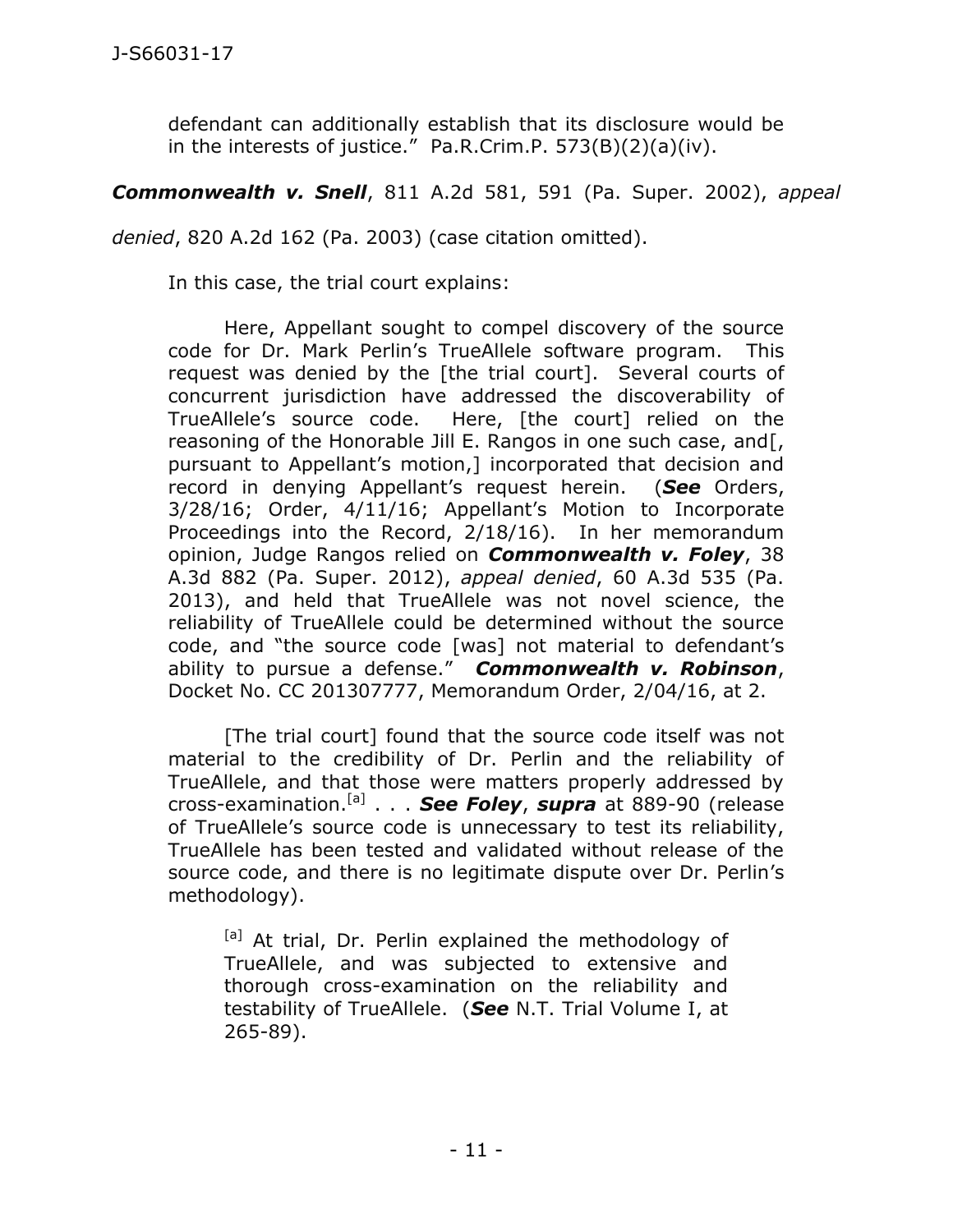(Trial Ct. Op., at 16-17) (some record and case citation formatting provided).

We agree with the findings of the trial court and conclude that Appellant failed to prove the source code was "material to the preparation of the defense, and that [his] request [was] reasonable." *Snell*, *supra* at 591 (citations omitted). In fact, this Court has observed that "scientists can validate the reliability of a computerized process even if the 'source code' underlying that process is not available to the public." *Foley*, *supra* at 889. Also, in conformity with the confrontation clause, Appellant had a full and fair opportunity to cross-examine Dr. Perlin about the reliability of TrueAllele. *See Commonwealth v. Wilson*, 602 A.2d 1290, 1296 (Pa. 1992), *cert. denied*, 504 U.S. 977 (1992) (the confrontation clause guarantees "an opportunity for effective cross-examination, not crossexamination that is effective whatever way, and to whatever extent, the defense might wish.") (citation omitted).

Accordingly, the source code for TrueAllele was not material to Appellant's defense and his request to compel its production was not reasonable. *See id.* Hence, the trial court did not abuse its discretion in

- 12 -